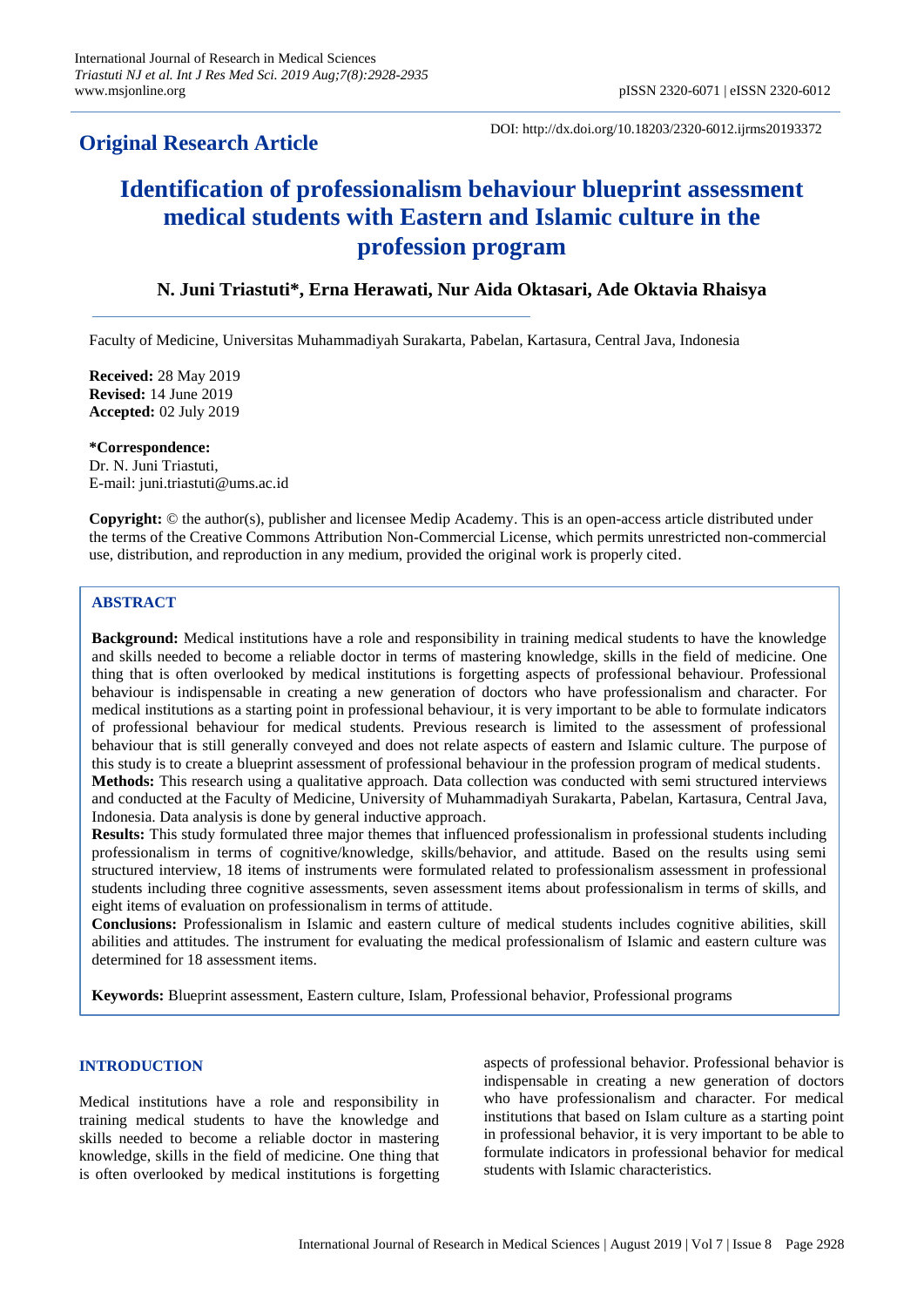There are many unhappy facts in the field regarding the issue of doctor malpractice, some websites on the internet that question the quality of doctors in Indonesia, especially regarding professionalism. Some facts in the field in various institutions such as during professional education where students tend to avoid the guided practice in the hospital in various ways and issues of doctor's immorality towards patients are thought by researchers to be able to develop indicators and instruments for evaluating Islamic professional behavior in line with eastern customs especially Indonesian people who are mostly Muslims.

In 2020, Indonesia faces free trade where there are opportunities for foreign doctors to enter Indonesia. This is a challenge for medical institutions in Indonesia to prepare qualified doctors, have high professionalism, character and have high morality as a characteristic of Indonesia's eastern culture. The existence of a gap in the implementation of professionalism abroad and in Indonesia has made medical institutions in Indonesia work harder to develop and implement professionalism in medical education.

Previous research is limited to the assessment of professional behavior that is still generally conveyed and does not link Islamic aspects of the Islamic institutions based on Islam. Many of the medical institutions especially in Indonesia have not applied the professional behavior assessment to medical students. This will certainly have an impact on the results of doctor graduates in Indonesia. Therefore, a guideline for evaluation and professional behavioral indicators are needed, that should be possessed by medical students in Indonesia who have more character and apply Islamic principles.

This research was conducted with the aim of making a model of evaluating professional behavior with Islamic characteristics. The results of this study are expected that Islamic medical institutions can apply the principles of professional behavior with Islamic characteristics to be able to create a generation of new doctors who have professional behavior and Islamic characteristics.

As far as the researcher's knowledge of professional behavior models based on Islamic values has never been done before. Assessment instruments that already exist only assess some aspects that are not suitable to be applied in Indonesia. In this concern, more research is needed that can produce behavioral models of medical professionals that put forward the image of eastern and Islamic values in it. Indonesia has a population that is predominantly Muslim. The emergence of many Islamic hospitals has made its own demands especially for medical education institutions that are based on Islam to be able to fulfill the expectations of stakeholders in providing medical graduates with Islamic characteristics and promoting eastern culture. The results of this study are expected to provide scientific repertoire in the field of medical education. The models and instruments developed are expected to be implemented in medical institutions as part of the assessment of professional behavior that prioritizes Islamic values and has eastern cultural characteristics.

This research is a qualitative research by collecting data using the semi structured interview method. Interview script data will be analyzed using the general inductive approach.

Based on the background presented above, the purpose of this study was to determine the professional behavior of Islamic characters in medical students. The indicators will then be formulated. This research was conducted with the aim of making an indicator of evaluating professional behavior with Islamic characteristics. The results of this study are expected that Islamic medical institutions can apply the principles of professional behavior with Islamic characteristics to be able to produce a generation of new doctors who have professional behavior and Islamic characteristics.

Professionalism is a very important thing to be applied and a benchmark for the quality of doctors in Indonesia. The implementation of learning and assessment of medical professionalism is a quite high challenge.<sup>1</sup> However, professionalism can be taught, learned and applied and related behavior can be identified. In addition, assessment of medical professionalism is the best approach to get the quality of a professional doctor.<sup>2</sup>

The application of professional behavior assessment as long as in Indonesia cannot be implemented properly so that a study is needed to be able to integrate and implement assessment items comprehensively and measurably. Without a correct and integrated assessment, our questions about the efficiency of our learning methods to provide learning about professional behavior will not be effective.<sup>3</sup> Another study stated that assessing professionalism is difficult because of lack of clarity of items and examples of professionalism to be assessed.<sup>4</sup>

Another study also made an assessment of professional behavior in the education of final level teacher education students. This assessment only concerns the problem of student responsibility, cooperation between friends, and ethical behavior towards students, as well as enthusiasm.<sup>5</sup>

Competency assessment in medicine does not only involve the cognitive and skill domains but also must pay attention to the assessment of professionalism including interpersonal skills, lifelong learning, professionalism and the integration of medical knowledge into medical practice.<sup>6</sup>

The values of professionalism according to the American Physical Therapy Association divide professionalism into physiotherapy education into 7 domains, namely accountability, altruism, compassion, excellence,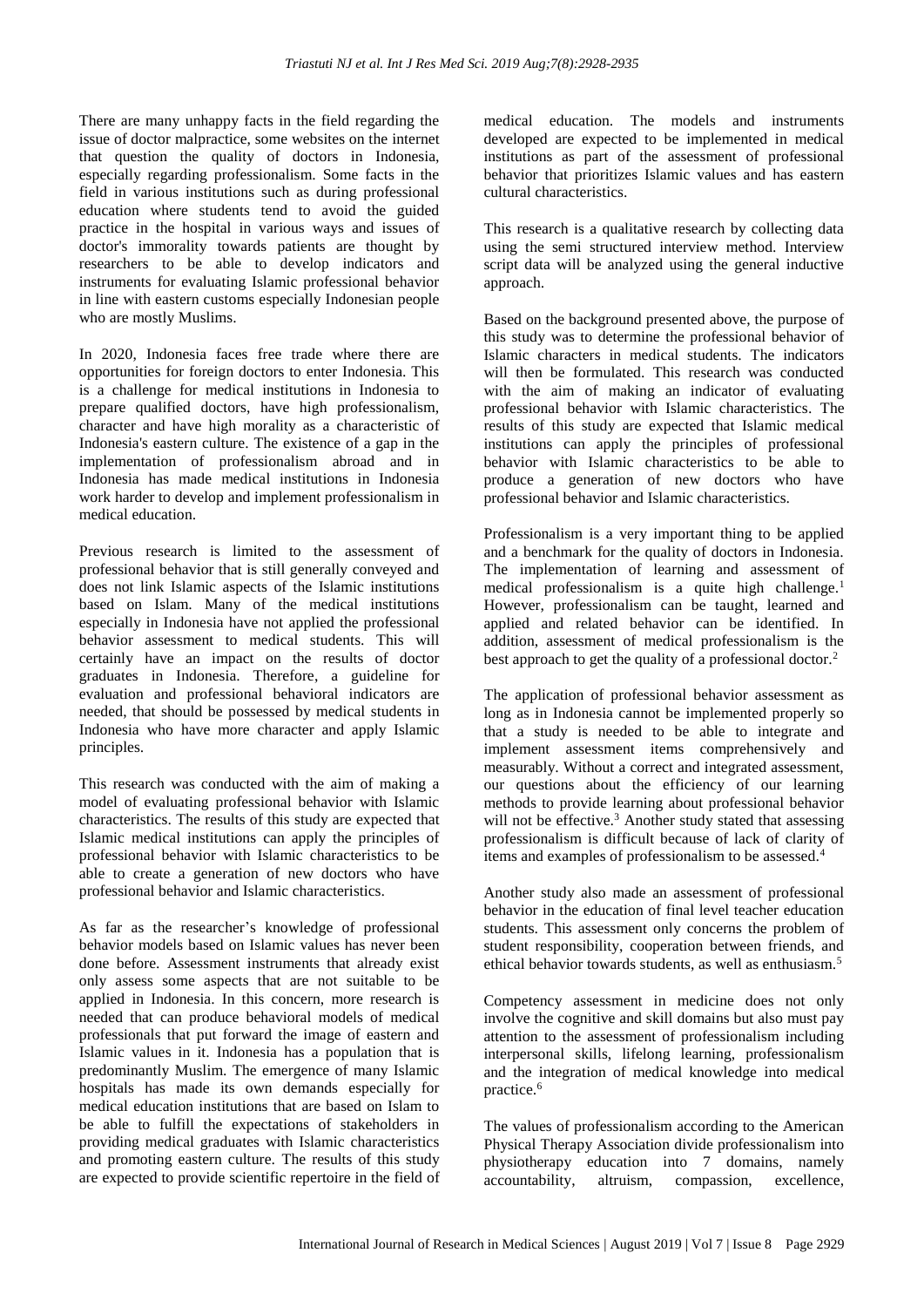integrity, professional duty, and social responsibility.<sup>7</sup> The implementation of learning and the assessment of medical professionalism requires several stages which consist of determining expectations and indicators, determining the items of assessment, determining inappropriate behavior, preventing inappropriate behavior, and implementation.<sup>1</sup>

#### **METHODS**

This research will be conducted by formulating indicators of the professional behavior of Islamic and easterncultural medical students. The stage of formulating indicators of professional behavior of Islamic medical students is carried out by qualitative research methods by collecting data using deep interviews by knowing the opinions of lecturers about Islamic professional behavior. Respondents in this study were lecturers of the Medical Faculty of the Muhammadiyah University of Surakarta, Pabelan, Kartasura, Central Java, Indonesia.

Interviews will be conducted with semi-structured interviews that will allow both informants to develop answers. The interview data will be analyzed using a "general inductive" approach.<sup>8,9</sup> This research was conducted at the Medical Faculty of the Muhammadiyah University of Surakarta Pabelan, Kartasura, Central Java, Indonesia.

#### **RESULTS**

Based on the results of interviews that have been carried out on fourteen informants including lecturers/lecturers of medicine in the Faculty of Medicine, University of Muhammadiyah Surakarta, the following data have been obtained with semi structured interviews.

#### Table 1: Characteristics of respondents  $(N = 11)$ .

| Code of<br><b>lecturer</b> | <b>Gender</b> | <b>Homebased</b><br>lecturers | No. of<br>men | No. of<br>women | <b>Number of professional</b><br>lecturers in hospitals based | No. of lecturers S1<br>in faculty based |
|----------------------------|---------------|-------------------------------|---------------|-----------------|---------------------------------------------------------------|-----------------------------------------|
| D <sub>1</sub>             | Man           | Hospital                      |               |                 |                                                               |                                         |
| D2                         | Man           | Hospital                      |               |                 |                                                               |                                         |
| D <sub>3</sub>             | Woman         | Hospital                      |               |                 |                                                               |                                         |
| D <sub>4</sub>             | Woman         | Faculty                       |               |                 |                                                               |                                         |
| D <sub>5</sub>             | Man           | Hospital                      |               |                 |                                                               |                                         |
| D <sub>6</sub>             | Woman         | Faculty                       | 6             | 5               | 8                                                             | 3                                       |
| D <sub>7</sub>             | Woman         | Hospital                      |               |                 |                                                               |                                         |
| D <sub>8</sub>             | Man           | Faculty                       |               |                 |                                                               |                                         |
| D <sup>9</sup>             | Woman         | Hospital                      |               |                 |                                                               |                                         |
| D10                        | Man           | Hospital                      |               |                 |                                                               |                                         |
| D11                        | Man           | Hospital                      |               |                 |                                                               |                                         |

#### **Table 2: Islamic and eastern cultural professionalism in terms of cognitive.**

| <b>Theme</b>                                        | <b>Sub theme</b>                       | <b>Script and professional sample</b>                                      |  |  |
|-----------------------------------------------------|----------------------------------------|----------------------------------------------------------------------------|--|--|
| Cognitive                                           | Knowledge/<br>knowledge<br>integration | Science can be delivered and useful to others                              |  |  |
|                                                     |                                        | Study religious knowledge                                                  |  |  |
| Medical students in the                             |                                        | Professional doctors are competent in their fields, cognitive attitude and |  |  |
| medical profession                                  |                                        | good skills/psychomotor                                                    |  |  |
| program who have                                    |                                        | Understanding al Quran and hadith                                          |  |  |
| cognitive competencies                              |                                        | Students are competent cognitively, skill attitude                         |  |  |
| include knowledge skills/<br>knowledge integration, | Lifelong<br>learning                   | Update by reading the latest references                                    |  |  |
| lifelong learning, critical                         |                                        | Upgrade by participating in training etc.                                  |  |  |
| appraisal'                                          | Critical                               | Being critical                                                             |  |  |
|                                                     | appraisal                              | Want to accept constructive criticism                                      |  |  |

Based on the Table 1 shows, it is clearly identified that there were eleven respondents, 54.55% of which were men, meanwhile, 45.45% were woman. In addition, 72.73% of the respondents worked in hospitals based whilst 27.27% from those respondents were occupied in the faculty based. Based on the above data, general induction can be done as a big theme, namely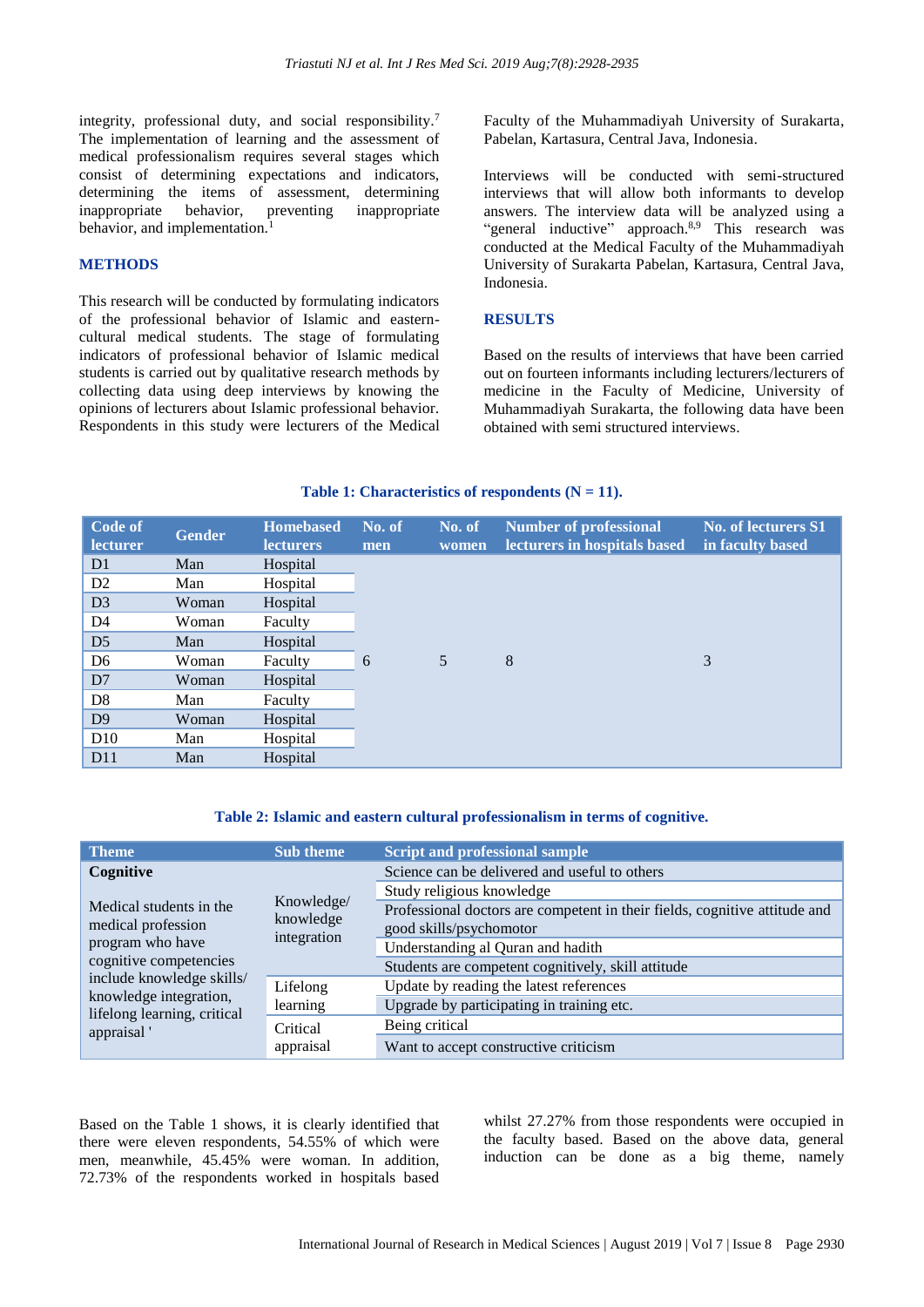#### professionalism in terms of cognitive, skills, and attitudes as follows.





Based on this study, it was found that students were said to have professionalism of medical students in the medical profession program who have cognitive competence include knowledge/knowledge integration, lifelong learning, critical appraisal. This is in accordance with the expectations of the lecturers that "Medical students in the professional program are expected to have professionalism in terms of cognitive or good knowledge."

Based on this study, it was found that students were said to have professionalism of medical students in the medical profession program who have cognitive

competence include knowledge/knowledge integration, lifelong learning, critical appraisal.

This is in accordance with the expectations of the lecturers that "Medical students in the professional program are expected to have professionalism in terms of cognitive or good knowledge." According to the respondents, professionals have competence in terms of teamwork or cooperating in teams well, having character/behavior that is Islamic, active, has social responsibility, which is professional, behaves politely, has high motivation, communicates politely, behave in a polite manner every day.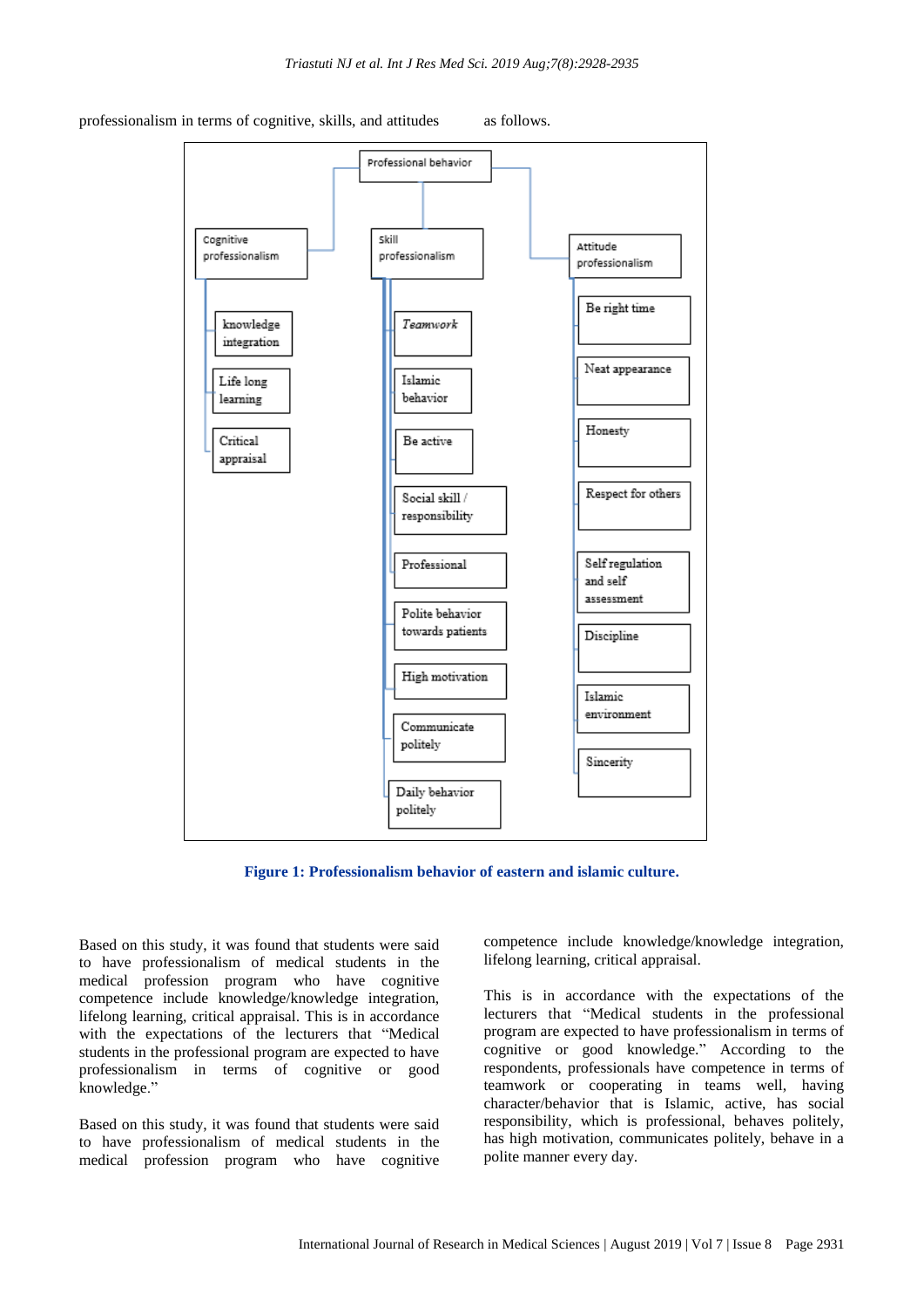As stated by some respondents who said that Professional is part of Islamic behavior, professional is to achieve collegial competency standards Indonesian Doctors competency standards include cognitive, attitude, skill.

#### **Table 3: Islamic and eastern cultural professionalism in terms of cognitive.**

| <b>Theme</b>                                                  | <b>Sub theme</b>                     | <b>Script and professional sample</b>               |  |  |
|---------------------------------------------------------------|--------------------------------------|-----------------------------------------------------|--|--|
|                                                               |                                      | Science can be delivered and useful to others       |  |  |
| Cognitive                                                     |                                      | Study religious knowledge                           |  |  |
|                                                               |                                      | Professional doctors are competent in their fields, |  |  |
| Medical students in the medical                               | Knowledge / knowledge<br>integration | cognitive attitude and good skills / psychomotor    |  |  |
| profession program who have<br>cognitive competencies include |                                      | Understanding al Quran and hadith                   |  |  |
| knowledge skills / knowledge                                  |                                      | Students are competent cognitively, skill attitude  |  |  |
| integration, lifelong learning,                               |                                      | Update by reading the latest references             |  |  |
| critical appraisal '                                          | Lifelong learning                    | Upgrade by participating in training etc.           |  |  |
|                                                               |                                      | Being critical                                      |  |  |
|                                                               | Critical appraisal                   | Want to accept constructive criticism               |  |  |

#### **Table 4: Islamic and cultured eastern professionalism in terms of skills / skills.**

| <b>Theme</b>                        | <b>Sub theme</b>                    | <b>Script professional sample</b>                                                                                                                                    |  |
|-------------------------------------|-------------------------------------|----------------------------------------------------------------------------------------------------------------------------------------------------------------------|--|
|                                     | Teamwork                            | Can work well in teams                                                                                                                                               |  |
|                                     |                                     | Can cooperate well with friends                                                                                                                                      |  |
|                                     |                                     | Doctors actively preach                                                                                                                                              |  |
| <b>Skills and</b><br>behavior       |                                     | Maintain male and female relationships in positive way, worship in an orderly and                                                                                    |  |
|                                     | Islamic behavior                    | guarded manner, perform prayers, discipline, not late, do not cheat                                                                                                  |  |
| Medical                             |                                     | Willingness to help in kindness, not arrogant                                                                                                                        |  |
| students in                         |                                     | All values of noble good are included in Islam                                                                                                                       |  |
| medical                             |                                     | Modeling good morals by making good role models from teachers and friends, the                                                                                       |  |
| profession                          |                                     | academic environment influences the professional behavior of students.                                                                                               |  |
| programs who                        |                                     | Islamic with the values of Islam and Islamic ethics, female relations,                                                                                               |  |
| are professional                    | Be active                           | Active organizational and social activities                                                                                                                          |  |
| have<br>competence in               | Social skill /<br>responsibility    | Life skills, social skills, soft skills                                                                                                                              |  |
| terms of                            |                                     | Professional, natural, and have integrity                                                                                                                            |  |
| teamwork or                         |                                     | Professionals are part of Islamic behavior. Honesty during students in cognitive                                                                                     |  |
| cooperate in                        |                                     | abilities,                                                                                                                                                           |  |
| teams well,<br>have character /     |                                     | Showing empathy and sincerity,                                                                                                                                       |  |
| behavior that is                    | Professional                        | Learning to intend to seek Allah's pleasure, right intention, close genitals, speech,                                                                                |  |
| Islamic, active,                    |                                     | morals, behavior, sincerity, Islam and humanity in the examination and treatment                                                                                     |  |
| has social                          |                                     | of patients, selection of prescriptions does not burden patients                                                                                                     |  |
| responsibility,                     |                                     | A strong factor in a person's faith, when his religion is good, it will encourage him                                                                                |  |
| professionals,                      |                                     | to become a professional                                                                                                                                             |  |
| behaves                             | Polite behavior<br>towards patients | Not using BBM / Mobile while on duty to examine patients, respect for patients,<br>place attitudes adapted to situations and conditions. Keep trying time discipline |  |
| politely, has                       |                                     | and practice being patient with patients and doctor advisers / lecturers. Paying                                                                                     |  |
| high<br>motivation,<br>communicates |                                     | attention to the situation and mood of the lecturer. Attitude treats patients and                                                                                    |  |
|                                     |                                     | simulated patients with good courtesy and good morals. Receive feedback to                                                                                           |  |
|                                     |                                     | develop yourself / self-ability, give criticism with a good dose, the right time                                                                                     |  |
| politely,<br>behaves daily -        | <b>High motivation</b>              | Having a strong motivation to learn and behave because of Allah                                                                                                      |  |
| day politely.                       | Communicate<br>politely             | Can communicate politely                                                                                                                                             |  |
|                                     | Daily behavior<br>politely          | Behave politely and be gentle and not rude                                                                                                                           |  |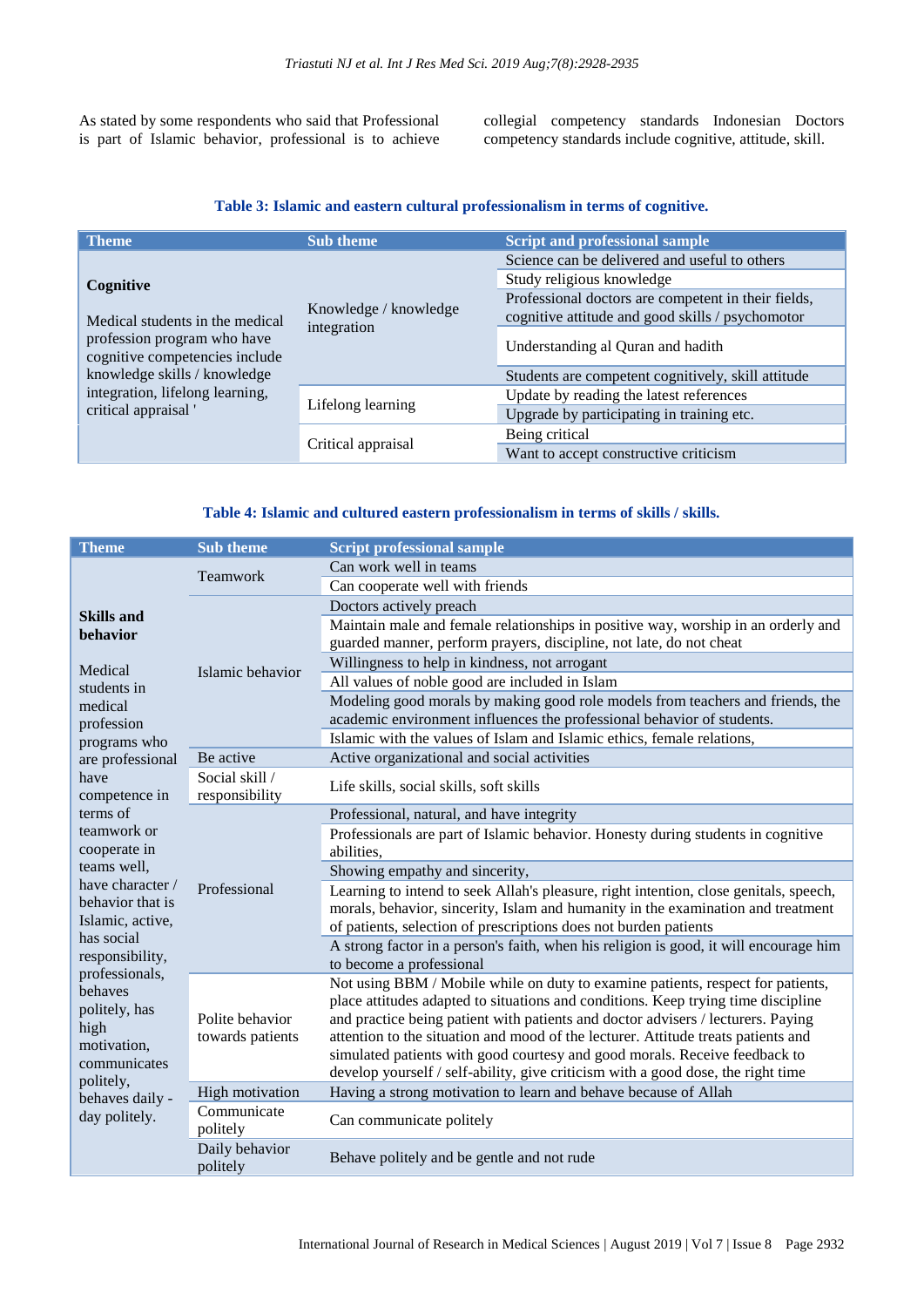| <b>Theme</b>                                                                                                                                     | <b>Sub theme</b>                           | <b>Script and professional sample</b>                                                                                                                                                                                                                                                                                                                                                                                                                |
|--------------------------------------------------------------------------------------------------------------------------------------------------|--------------------------------------------|------------------------------------------------------------------------------------------------------------------------------------------------------------------------------------------------------------------------------------------------------------------------------------------------------------------------------------------------------------------------------------------------------------------------------------------------------|
|                                                                                                                                                  | Be right time                              | Willingness to appreciate time                                                                                                                                                                                                                                                                                                                                                                                                                       |
| <b>Attitude</b>                                                                                                                                  |                                            | Very appreciative of time, be on time in learning activities                                                                                                                                                                                                                                                                                                                                                                                         |
|                                                                                                                                                  |                                            | Appropriate learning and proper worship                                                                                                                                                                                                                                                                                                                                                                                                              |
|                                                                                                                                                  |                                            | Dress neatly according to Islamic teachings and eastern culture                                                                                                                                                                                                                                                                                                                                                                                      |
| "A professional                                                                                                                                  | Neat appearance                            | for women clothing becomes a character of self.                                                                                                                                                                                                                                                                                                                                                                                                      |
| medical student has                                                                                                                              | Honesty                                    | Be honest, don't lie by writing or dropping off.                                                                                                                                                                                                                                                                                                                                                                                                     |
| professionalism in                                                                                                                               | Respect for<br>others                      | Respect for lecturers and employees                                                                                                                                                                                                                                                                                                                                                                                                                  |
| terms of attitude or                                                                                                                             |                                            | Polite and respect for patients / simulated patients                                                                                                                                                                                                                                                                                                                                                                                                 |
| attitude which<br>includes being on                                                                                                              |                                            | Recognize mistakes made and try to improve                                                                                                                                                                                                                                                                                                                                                                                                           |
| time, looking neat,<br>communicating,<br>having daily                                                                                            | Self-regulation<br>and self-<br>assessment | Measuring yourself / self-assessment does not harm the rights of others and there<br>is accountability to Allah, self-reflection of the assessment by improving one's<br>ability.                                                                                                                                                                                                                                                                    |
| behavior that is                                                                                                                                 |                                            | Discipline in everything                                                                                                                                                                                                                                                                                                                                                                                                                             |
| polite, honest,                                                                                                                                  | Discipline                                 | Carry out all tasks as medical students well                                                                                                                                                                                                                                                                                                                                                                                                         |
| respecting others,                                                                                                                               |                                            | Discipline in attending lecture schedule,                                                                                                                                                                                                                                                                                                                                                                                                            |
| having self-                                                                                                                                     | Islamic<br>environment                     | Islamic academic environment                                                                                                                                                                                                                                                                                                                                                                                                                         |
| regulation and self-<br>assessment,<br>discipline, and                                                                                           |                                            | Factors in the academic environment that Islam influences, helping each other in<br>kindness and preventing evil, good family education and Islam strongly support<br>Islamic professional behavior                                                                                                                                                                                                                                                  |
| choosing Islamic<br>environments that<br>support the<br>learning process, as<br>well as sincere /<br>selfless in carrying<br>out their duties as |                                            | Family factors, academic environment, Islamic boarding house looking<br>environment and friends who are both professional and Islamic remind each<br>other in kindness. Pray always every time as long as students become doctors<br>and so on, ask for blessings and prayers from parents, actually after difficulties<br>there is one convenience, difficulties in learning discipline will entrench the ease<br>of learning discipline, and work. |
| students".                                                                                                                                       | Sincerity                                  | Demonstrate empathy and sincerity                                                                                                                                                                                                                                                                                                                                                                                                                    |
|                                                                                                                                                  |                                            | All that is done is sincerely intending it for Allah to study and behave in Islam                                                                                                                                                                                                                                                                                                                                                                    |
|                                                                                                                                                  |                                            | Honesty, sincerity, intention because Allah, the relationship between teachers<br>and students who understand each other                                                                                                                                                                                                                                                                                                                             |

#### **Table 5. Islamic and culturally eastern professionalism in terms of attitude.**

One example of medical students according to respondents is the examples of the behavior of professional and professional medical students or medical students in accordance with Islamic culture are examples of examination ethics, starting from introducing themselves first, saying hello before examining patients, informing patients, when examining patients, must apply politeness.

Medical students/Coass who are professional in Islamic behavior and have eastern culture are students who have good manners, are able to be kind to fellow medical staff and also to patients.

Other behaviors that must be possessed by professional medical students or Coass who are highly dedicated, work hard. In addition, the expected behavior is that medical students can work with midwives, nurses, doctors and also the clining service.

A professional stage medical student has professionalism in terms of attitude or attitude which includes being on time, looking neat, communicating, having daily behavior that is polite, honest, respecting others, having selfregulation and self-assessment, discipline, and choosing Islamic environments that support the learning process, as well as sincere/selfless in carrying out their duties as students. Other behaviors that must be possessed by professional medical students or Medical students are those who are able to admit mistakes and always want to keep trying to practice and learn in all conditions.

Islamic with the obligation to pray on time. Medical students who are professionals are expected to keep trying time discipline and practice being patient with patients and doctor advisers / lecturers.

Based on the formulation of Islamic and culturally eastern professionalism above, an instrument for evaluating professional behavior of Islamic and cultured eastern medical students was used, using the Likert scale with a very disagree value of 0 to very agree 4. The total value of cognitive professionalism is a maximum of 12, total value the skill professionalism is 28 and the attitude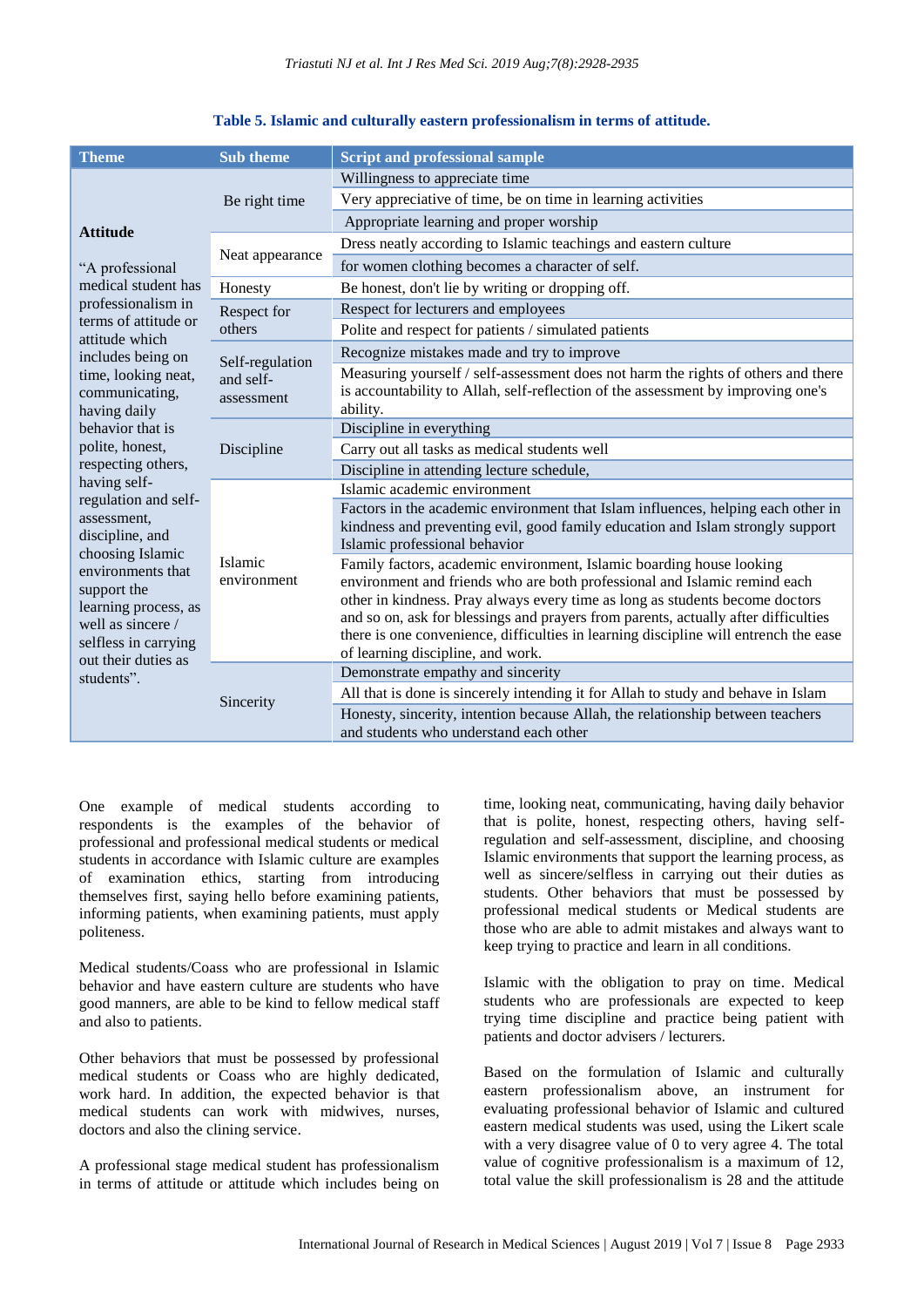total professionalism value is 32 with the assessment items as follows.

#### *Charging instructions*

Please provide the response closest to the statement given. Fill in the appropriate column by giving a sign  $(\sqrt)$ .

#### *Information*

- SD: Strongly Disagree
- D: Disagree
- N: Neutral
- A: Agree
- SA: Strongly Agree.

# **Table 6: Professional evaluation instrument for Islamic and eastern culture of medical students.**

| <b>Statement</b>                                                                      | <b>SD</b> | D | N | <b>SA</b> |
|---------------------------------------------------------------------------------------|-----------|---|---|-----------|
| <b>Cognitive assessment</b>                                                           |           |   |   |           |
| Professional students have good knowledge about medical science and religion          |           |   |   |           |
| Students always study every day at least 2 hours to improve their knowledge           |           |   |   |           |
| Students always review and choose valid references to improve their knowledge.        |           |   |   |           |
| <b>Skill and behavior assessment</b>                                                  |           |   |   |           |
| Students always arrive on time at each learning and examination activity.             |           |   |   |           |
| Students always cover their genitals and look neat                                    |           |   |   |           |
| Students have an honest attitude and do not lie in any learning activities            |           |   |   |           |
| Students are always respectful and polite towards patients, staff and lecturers.      |           |   |   |           |
| Students want to receive criticism from lecturers or staff to improve their abilities |           |   |   |           |
| Students always try to be disciplined and arrive on time at each learning activity    |           |   |   |           |
| Students try to choose friends and a good environment that drives their learning      |           |   |   |           |
| <b>Attitude assessment</b>                                                            |           |   |   |           |
| Students always arrive on time at each learning and examination activity.             |           |   |   |           |
| Students always cover their genitals and look neat                                    |           |   |   |           |
| Students have an honest attitude and do not lie in any learning activities            |           |   |   |           |
| Students are always respectful and polite towards patients, staff and lecturers.      |           |   |   |           |
| Students want to receive criticism from lecturers or staff to improve their abilities |           |   |   |           |
| Students always try to be disciplined and arrive on time at each learning activity    |           |   |   |           |
| Students try to choose friends and a good environment that drives their learning      |           |   |   |           |
| Students show empathy to patients and adultery                                        |           |   |   |           |

#### **DISCUSSION**

Based on the results of the study, the data obtained from semi-structured interviews with eleven informants from lecturers in the Faculty of Medicine, University of Muhammadiyah Surakarta, can be taken three major themes related to the professional behavior of Islamic and eastern-culture students.

Medical students who are prospective doctors are expected to have all three of these factors. The three factors include cognitive factors, skills or behaviors and attitudes that are Islamic and culturally eastern.

Cognitive factors in this study are described in two subthemes namely knowledge or integration of knowledge, lifelong learning and critical appraisal.

Own knowledge according to the lecturers includes knowledge about medical material and also about Islam itself which when described in the material in the Qur'an and Hadith includes things about medical science. Therefore, mastering the knowledge of religion can support the mastery of medical science and vice versa.

The second theme is about Islamic skills or behavior. This theme then includes seven sub-themes namely teamwork, Islamic character/behavior, being active, social skills, professionalism, polite behavior towards patients, high motivation. The third theme is about attitude. Attitude factors in this study include timely, neat appearance, communication, daily behavior, honesty, respect for others, self-regulation and self-assessment, discipline, an Islamic environment, sincerity.

This study formulates examples of professionalism in Islamic and eastern civilized medical students, although